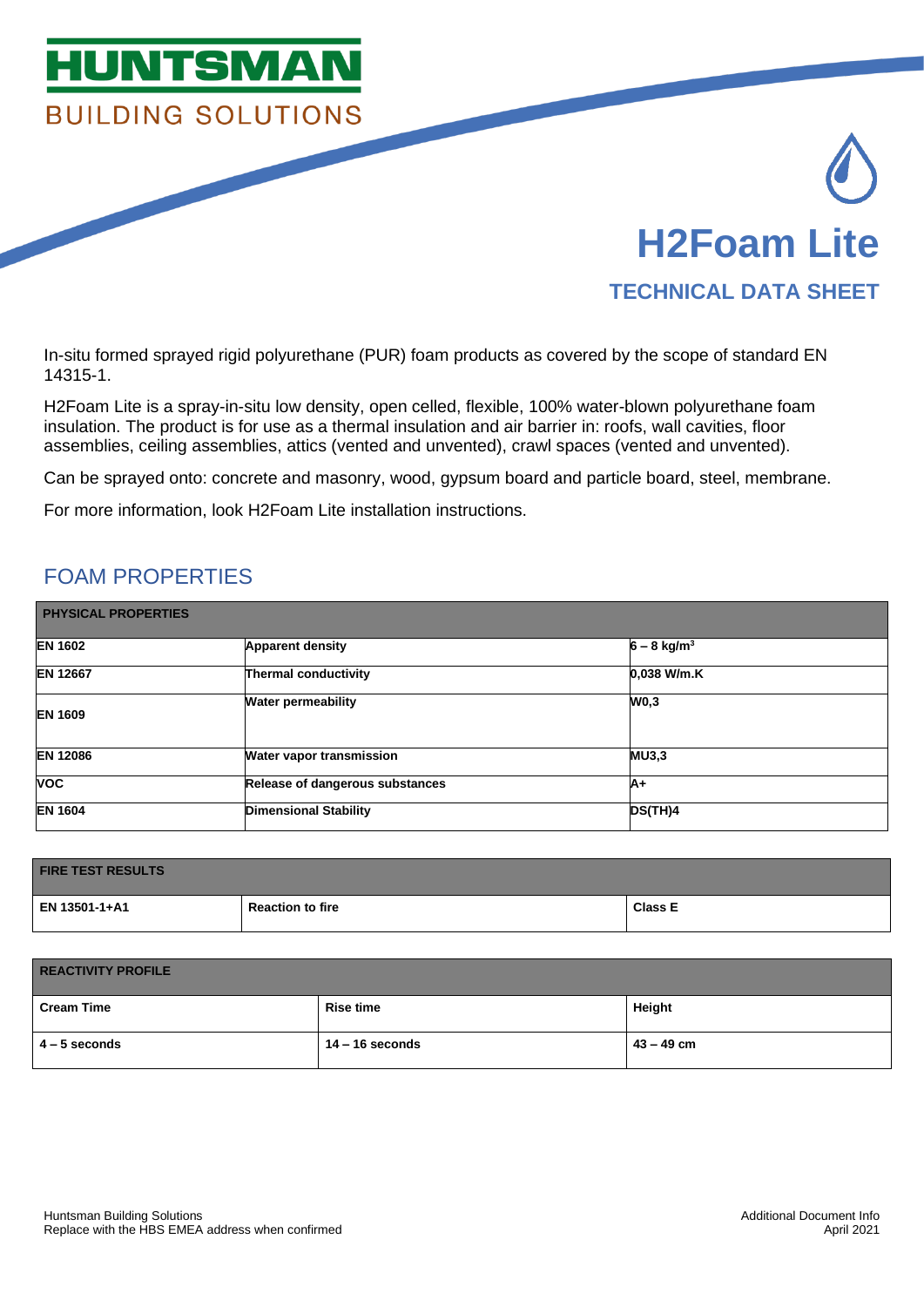# CHEMICAL PROPERTIES

| <b>LIQUID COMPONENT PROPERTIES*</b>         |                          |                          |  |  |  |
|---------------------------------------------|--------------------------|--------------------------|--|--|--|
| <b>PROPERTY</b>                             | <b>A-PMDI ISOCYANATE</b> | <b>H2Foam Lite RESIN</b> |  |  |  |
| Colour                                      | <b>Brown</b>             | White                    |  |  |  |
| Viscosity $@$ 25°C                          | 200 MPas                 | 700cP @25C               |  |  |  |
| <b>Specific Gravity</b>                     | 1.24 kg/dm3              | $1.1$ g/ml               |  |  |  |
| Shelf Life of unopened drum properly stored | 12 months                | 6 months                 |  |  |  |
| <b>Storage Temperature</b>                  | $15 - 30^{\circ}C$       | $15 - 30^{\circ}C$       |  |  |  |
| <b>Mixing Ratio (volume)</b>                | 1:1                      | 1:1                      |  |  |  |

## PROCESSING CONDITIONS

| <b>RECOMMENDED PROCESSING CONDITIONS*</b>                                                   |                                                                       |  |
|---------------------------------------------------------------------------------------------|-----------------------------------------------------------------------|--|
| <b>Initial Primary Heater Setpoint Temperature</b>                                          | $48 - 71^{\circ}C$                                                    |  |
| <b>Initial Hose Heat Setpoint Temperature</b>                                               | $48 - 71^{\circ}C$                                                    |  |
| <b>Initial Processing Setpoint Pressure</b>                                                 | 1000-1500 PSI                                                         |  |
| <b>Substrate &amp; Ambient Temperature</b><br>(No humidity on the surface of the substrate) | $> -15^{\circ}C$                                                      |  |
| <b>Moisture Content of timber substrate</b>                                                 | $≤19%$                                                                |  |
| <b>Moisture Content of Concrete</b>                                                         | Concrete must be cured, dry and free of dust and form release agents. |  |

\*Foam application temperatures and pressures can vary widely depending on temperature, humidity, elevation, substrate, equipment and other factors. While processing, the applicator must continuously observe the characteristics of the sprayed foam and adjust processing temperatures and pressures to maintain proper cell structure, adhesion, cohesion and general foam quality. It is the sole responsibility of the applicator to process and apply H2Foam Lite within specification.

Equipment must be capable of delivering the proper ratio (1:1 by volume) of polymeric isocyanate (PMDI) and polyol blend at adequate temperatures and spray pressures. Substrate must be at least -15 degrees, with best processing results when ambient humidity is below 80%. Substrate must also be free of moisture (dew or frost), grease, oil, solvents and other materials that would adversely affect adhesion of the polyurethane foam.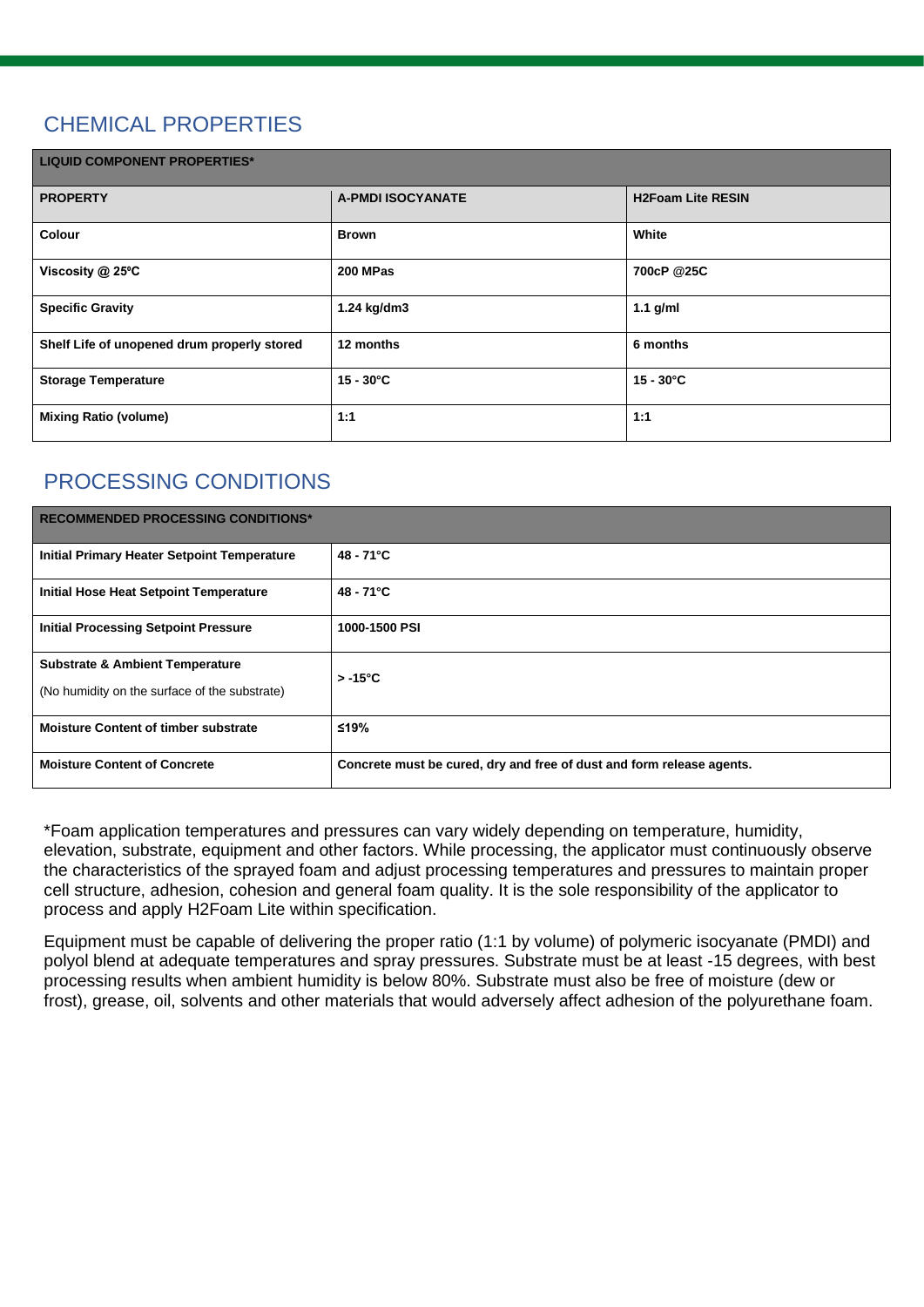## STORAGE AND USAGE

H2Foam Lite component A and component B should be stored between 15°C to 30°C. Component A should be protected from freezing. The shelf life of component B is 6 months, component A is 12 months.

Before spraying, the H2Foam Lite Component B must be mixed with a paddle firstly then a pneumatic mixer constantly during the application. The material temperatures in the drums need to be 27-35 °C. this is achieved by re-circulating the material through the heaters on the proportioner back into the drums. Heater jackets with temperature control can also be used to help with heating the drums.

Do not store material on rigs other then what is required for the current application needs. Material left inside rigs can easily exceed this recommended temperature in the warmer months. The excessive heat will degrade the component B (resin) material and shorten its usable shelf life. Do not store material in open drums

If the material was transported in freezing conditions, store it in room temperature for a minimum of 24 hours to get proper material condition. Do not attempt to heat up drum during storage.

### HEALTH AND SAFTEY

HBS spray foam insulation products have an excellent health and safety record.

Every rig should have a first aid kit with eye wash station and the MSDS to refer to if any spills occur.

Safe use and handling practices during and immediately following installation are required to eliminate the possibility of health effects from exposure to isocyanates. Everyone other than the trained installers should vacate the site, remaining out of the building or at least 15 meters away while the spraying is being completed and for 24 hours after spraying has finished. It is necessary to allow active ventilation of the site to ensure the chemicals are completely cured. No exceptions!

Direct contact with the skin and eyes can result in irritation. Different individuals will react differently to the same exposures. Some will be more sensitive than others. Sprayers helpers, and anyone else present during spraying or within 2h after spraying is complete. You MUST ventilate at 40ACH and MUST wear approved Personal Protective Equipment (PPE) at all time during spray, including full body coveralls, chemical protective clothing and a certified respirator with fresh air supply while spraying and 2h after spraying has been completed. No one is allowed within 15 meters of the sprayed foam without wearing this type of PPE.